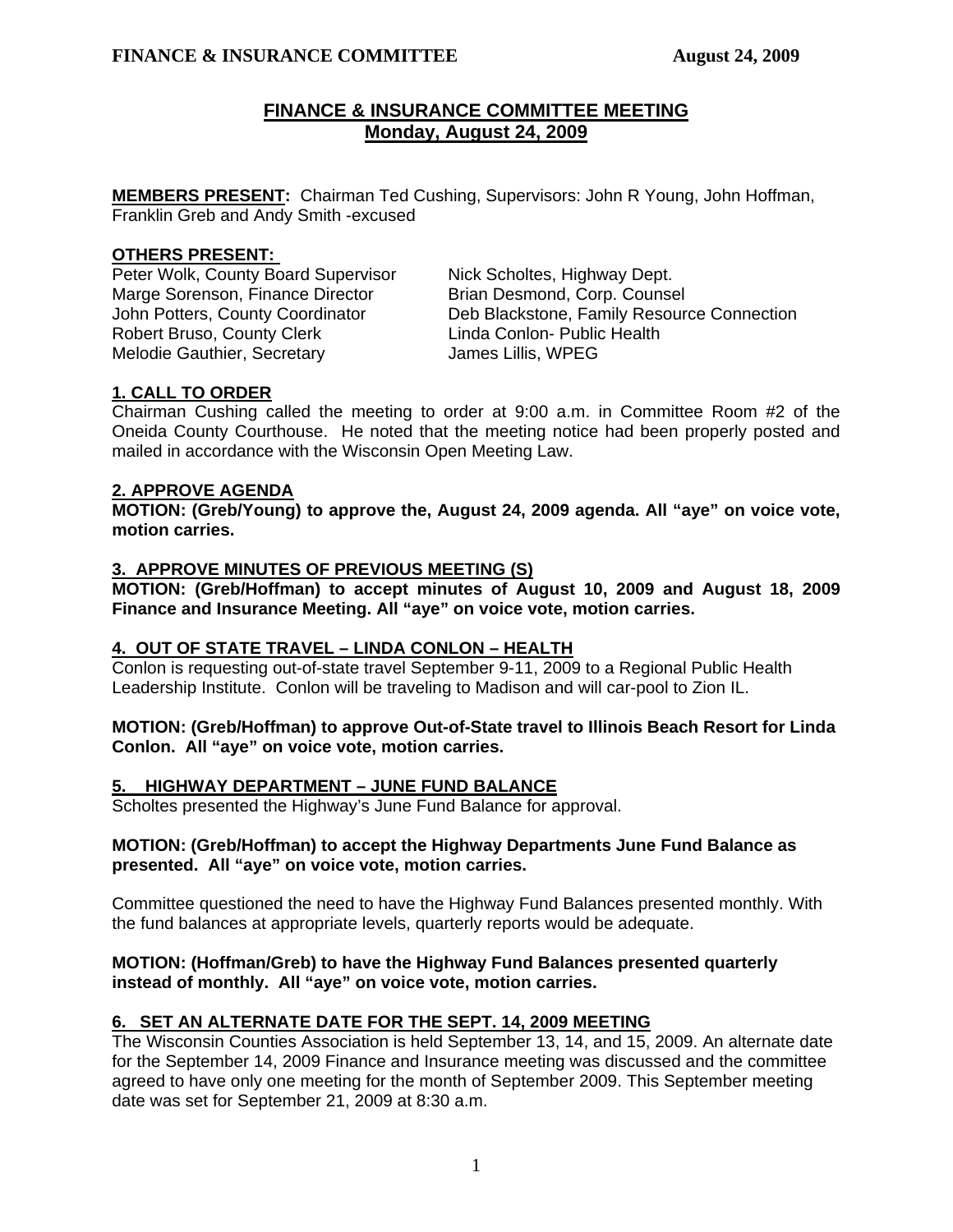## **7. CERTIFY EXPENDITURES OF AMERICAN RECOVERY AND REINVESTMENT ACT OF 2009 (ARRA)**

 Bruso explained the ARRA funds (\$76,139,100) of federal stimulus funds that have been allocated to shared revenue to county and municipal aid payments. This amount will be dispersed to counties as part of the November 2009 shared revenue payment. \$8,282.54 of Oneida County's November 2009 payment will be paid from the ARRA funds.

 The ARRA has provisions and restriction on the use of this federal funding. The Counties will be required to certify and report to the Department of Revenue the use of ARRA funds by September 1, 2009.

### **MOTION: (Hoffman/Cushing) to authorize Bruso to certify expenditures of the American Recovery and Reinvestment Act of 2009 (AARA). All "aye" on voice vote, motion carries.**

# **8. FAMILY RESOURCE CONNECTION- DEB BLACKSTONE**

Deb Blackstone explained the prevention services the Family Resource Connection provides to area families. The Family Resource Connection contracted in 2006 with Oneida County under the Social Services Committee Budget for their prevention services. This year, the Social Services Committee stated there would be no funds available for the Family Resource Connection due to the loss of IV-E funds and a tight budget.

 Blackstone is requesting \$30,000 from the County's General Fund for 2010. With this amount she states, they could provide 24 families with monthly visits.

 No action was taken on the request but Chairman Ted Cushing, suggested that Blackstone return to the October Finance & Insurance Budget meetings, along with Paul Spencer, Director of Social Services, to discuss this amount again.

## **9. CONTRACT FOR COLLECTIONS SERVICES- BRIAN DESMOND**

Desmond updated the committee on his findings between H.E. Stark Collection Agency, who explained their services to the committee on May 26, 2009, and PPS (Professional Placement Services LLC). Desmond suggests that the committee have a representative from PPS at the next meeting (September 21, 2009) to discuss their services and then compare the two collection services before any decisions are made on who to contract with. The Committee agreed and will have Desmond contact PPS for the September 21, 2009 meeting.

## **10. VOUCHERS, REPORTS AND PURCHASE ORDERS**

## **County Clerk**

Bruso presented bills and vouchers for approval.

### **MOTION: (Hoffman/Cushing) to approve the County Clerk's bills and vouchers as presented. All "aye" on voice vote, motion carries.**

## County Clerk 2010 Budget

Bruso presented the County Clerk's 2010 Budget.

## **MOTION: (Greb/Hoffman) to approve the County Clerk's 2010 Budget and forward to the Finance & Insurance Budget Hearings. All "aye" on voice vote, motion carries.**

## Furniture Request

Bruso is requesting 2 ergonomically correct chairs, electric stapler and a new fax machine for the County Clerks office.